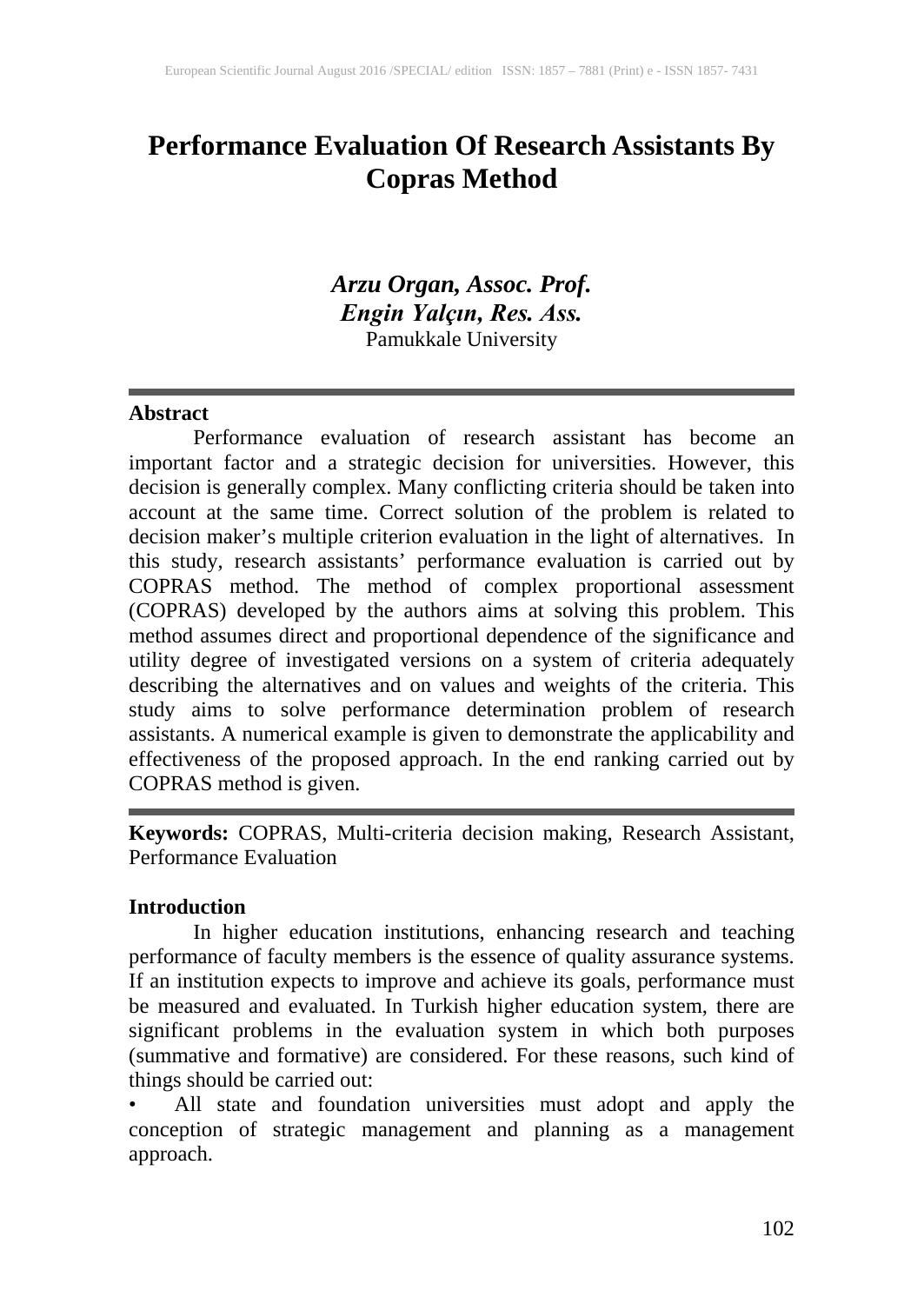• Proficiency fields and sub- proficiency fields with regard to professions of faculty members and performance indicators for each sub- proficiency field must be determined.

• Universities must develop evaluation models appropriate to their particular conditions by preferring more than one teaching performance evaluation method.

• Appropriate data collection tools must be developed for constructed teaching performance evaluation model/ models.

Due to these problems, it's obvious that studies on quality need to the quality and performance evaluation process needs to the performance (Kalaycı, 2009: 625-656).

Academic performance is a value compromised by taking into consideration different criteria. For academic performance to be evaluated, there aren't any method that can be digitized easily, evaluated on a common basis, flexible, easy to use. Academic performance evaluation problem is seen plausible to be modeled for multiple criteria performance evaluation problem due to uncertainty, just subjective evaluated criteria and hierarchic structure of criteria (Kaptanoğlu and Özok, 2006:194).

 Multiple-criteria decision making is a field that contains mostly used part of decision theory. Multiple-criteria decision making also includes methods classifying and grouping of alternatives and making selections among alternatives.

 Generally as criteria contradict each other, there is no solution that can satisfy all criteria at the same time. Mostly advantage of multiple criteria decision making problems is to evaluate criteria and alternatives at the same time. There are lots of multiple criteria decision making methods in literature such as AHP, TOPSIS, MOORA, ELECTRE, COPRAS and so on.

 In our study, COPRAS method is foreseen as multiple criteria decision making method to appraise performance of research assistants.

# **COPRAS Method**

COPRAS method was firstly introduced by Zavadskas and Kaklauskas as a multiple-criteria decision making method (Podvezko, 2011:137). COPRAS method uses stepwise ranking and evaluating procedure of alternatives in terms of significance and utility degree (Zavadskas et al. 2008: 241).

There are some studies about COPRAS method in literature. Some of them are as follows:

Zavadskas (2008) applied COPRAS to select constructor. Banaitiene et al. (2008) used COPRAS to evaluate life cycle of buildings. Yazdani et al. (2011) used COPRAS for risk assessment of construction projects. Zagorskas et al. (2007) analyzed city compactness by COPRAS. Chatterjee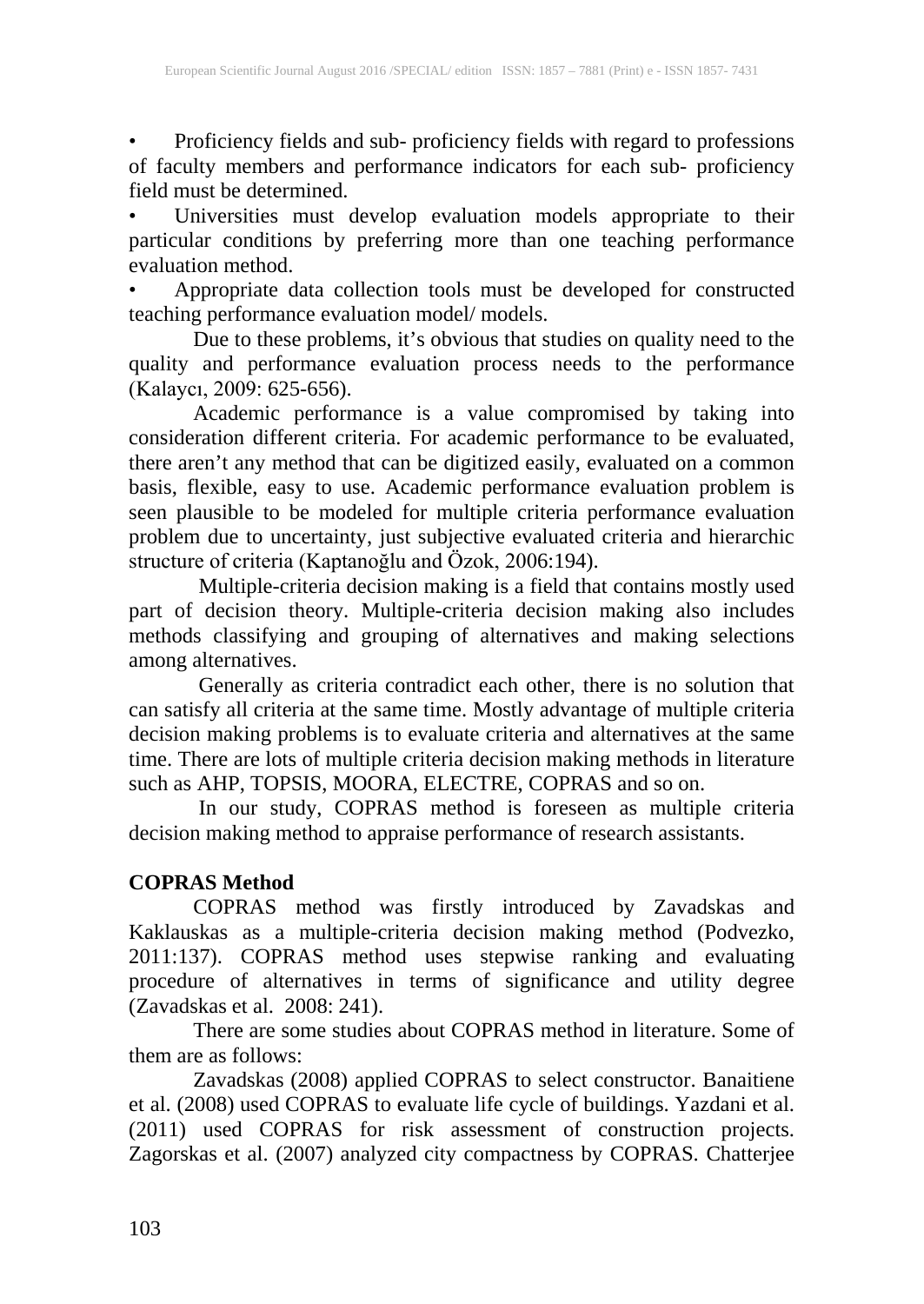and Chakraborty (2013) used COPRAS to select gear material. Zolfani et al. (2012) applied COPRAS G to determine quality manager. Yazdian et al. (2011) utilized this method for greenhouse locating selection.

 The advantages of COPRAS method is lined up (Aksoy et al. 2015: 11):

• Compared with other methods such as AHP and TOPSIS, as it necessitates much less calculation than other methods COPRAS method is very easy to use.

• COPRAS method has the talent of calculating both maximizing and minimizing criteria.

• This method enhances to calculate both qualitative and quantitative criteria.

• The main advantage of COPRAS method compared with other multi criteria decision making methods is to be able to show utility degree. When compared alternatives, it can illustrate which one is better or worse.

COPRAS method consists of 7 stages. The stages of method is as follows (Popovic et al., 2012):

#### **Stage 1. Construction of Decision Matrix**

As in all multiple-criteria decision making problems first of all decision matrix is constructed. Decision matrix is as follows:

$$
A_{1}\begin{bmatrix} x_{11} & x_{12} & x_{13} & \dots & x_{1n} \\ x_{21} & x_{22} & x_{23} & \dots & x_{2n} \\ x_{31} & x_{32} & x_{33} & \dots & x_{3n} \\ \vdots & \vdots & \vdots & \ddots & \vdots \\ x_{m1} & x_{m2} & x_{m3} & \dots & x_{mn} \end{bmatrix}
$$
 (1)

#### **Stage 2. The Normalization of Decision-Making Matrix**

In order to transform performances of considered alternatives into comparable dimensionless values, normalization procedure is used. For normalization in COPRAS method the following formula is used:

$$
\widetilde{x}_{ij} = \frac{x_{ij}}{\sum_{i=1}^{m} x_{ij}}
$$
\n(2)

where  $x_{ij}$  is the performance of the *i*-th alternative with respect to the *j*-th criterion,  $\tilde{x}_{ij}$ is its normalized value, and *m* is number of alternatives.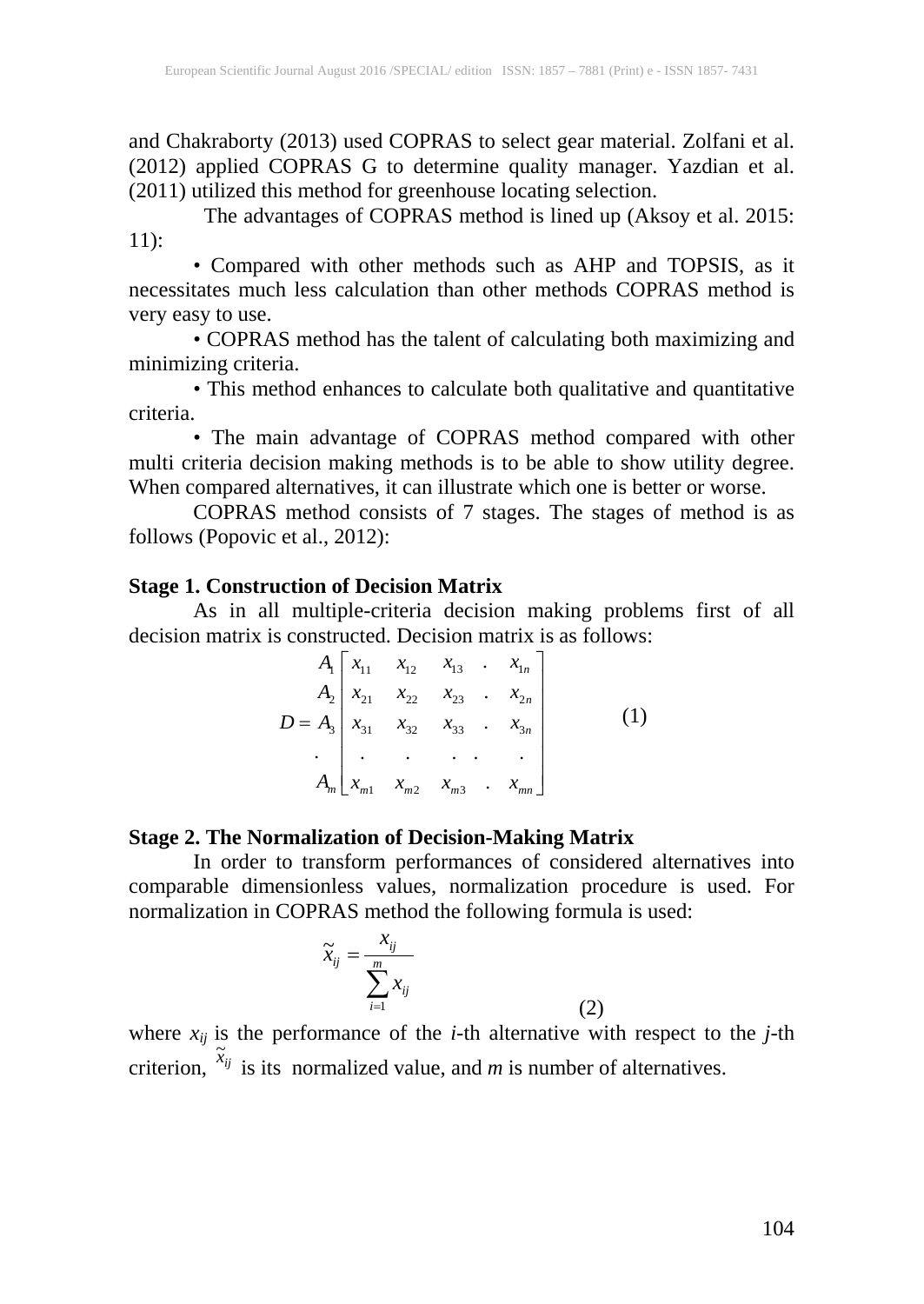### **Stage 3. Determining of Weighted Normalized Decision-Making Matrix**

After forming normalized decision making-matrix, the next stage is to determine weighted normalized decision-making matrix is constructed using following formula:

$$
D' = d_{ij} = x_{ij}^* \cdot w_j \tag{3}
$$

# **Stage 4. Calculation of Maximizing and Minimizing Index for Each Alternative**

In this phase each alternative is categorized as maximizing and minimizing index by formula  $(4)$  and  $(5)$ :

$$
S_{i+} = \sum_{j=1}^{k} d_{ij} \quad j=1,2,\dots,k \text{ maximizing index } (4)
$$
  

$$
S_{i-} = \sum_{j=k+1}^{n} d_{ij} \text{ j=k+1, k+2..., n minimizing index } (5)
$$

# **Stage 5. Calculation of the relative weight of each alternative**

The relative weight  $Q_i$  of *i*-th alternative is calculated as follows:

$$
Q_{i} = S_{+i} + \frac{\min_{i} S_{-i}}{S_{-i}} \frac{\sum_{i=1}^{m} S_{-i}}{\sum_{i=1}^{m} \frac{\min_{i} S_{-i}}{S_{-i}}} \tag{6}
$$

#### **Stage 6. Determine the priority order of alternatives**

The priority order of compared alternatives is determined on the basis of their relative weight. The alternative with higher relative weight has higher priority (rank), and the alternative with the highest relative weight is the most acceptable alternative.

$$
A^* = \left\{ A_i \middle| \max_i Q_i \right\} \tag{7}
$$

# **Stage 7. Calculation of Performance Index (Pi) Value for Each Alternative**

In the last section,  $P_i$  values are calculated using following formula:

$$
P_i = \frac{Q_i}{Q_{max}} .100\%
$$
\n(8)

The alternative having 100 degree is the best one. The ranking of alternatives is carried out from large to small.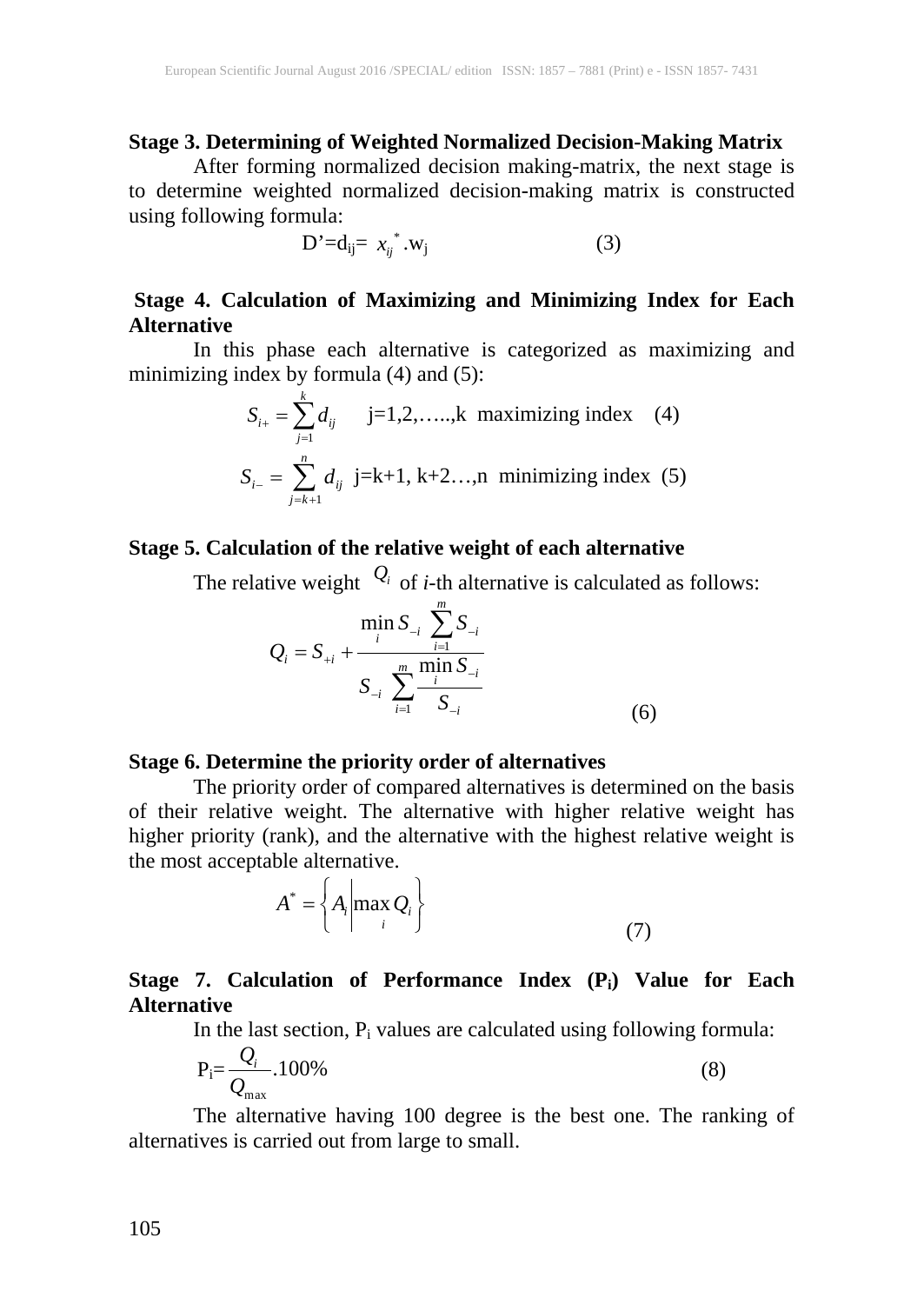Application: Performance Evaluation of Research Assistants By COPRAS Method

In the application stage, we evaluate the performance of research assistants taking charge in Pamukkale University.

To evaluate research assistant performance, we use 7 different criteria and 5 alternatives. These criteria are as follows: Undergraduate GPA, master degree GPA, PhD GPA, foreign language mark, master degree and PhD lesson completion duration, number of congress and number of essays.

First of all decision matrix is constricted as in Table (1):

|                | Underg<br>raduate<br><b>GPA</b> | Master<br>Degree<br><b>GPA</b> | PhD.<br>GP          | Foreign<br>Language<br>Mark | . Master Degree and PhD<br><b>Lesson Completion</b><br>Duration | Number<br>of | Number  <br>of |
|----------------|---------------------------------|--------------------------------|---------------------|-----------------------------|-----------------------------------------------------------------|--------------|----------------|
| $X_1$          | 3.57                            | $\overline{4}$                 | A<br>$\overline{4}$ | 83.75                       |                                                                 | Congress     | <b>Essays</b>  |
| $X_2$          | 3.07                            | 3.95                           | 4                   | 83                          |                                                                 |              |                |
| $X_3$          | 3.23                            | 3.54                           | 3.46                | 66                          |                                                                 |              |                |
| $X_4$          | 3.42                            | 3.96                           | 4                   | 70                          |                                                                 |              |                |
| X <sub>5</sub> | 2.56                            | 3.37                           | 3.79                | 82                          |                                                                 |              |                |

Table 1. Decision Matrix

Normalized decision matrix is obtained by using Equation (2). Table 2. Normalized Decision Matrix

|                | Undergr<br>aduate<br><b>GPA</b> | Master<br>Degree<br><b>GPA</b> | PhD GPA  | Foreign<br>Language<br>Mark | . Master Degree and PhD<br><b>Lesson Completion Duration</b> | Number of<br>Congress | Number of<br><b>Essays</b> |
|----------------|---------------------------------|--------------------------------|----------|-----------------------------|--------------------------------------------------------------|-----------------------|----------------------------|
| $X_1$          | 0.225237                        | 0.21254                        | 0.207792 | 0.217674                    | 0.157894737                                                  | 0.473684              | 0.055556                   |
| $X_{2}$        | 0.193691                        | 0.209883                       | 0.207792 | 0.215724                    | 0.157894737                                                  | 0.052632              | 0.166667                   |
| $X_3$          | 0.203785                        | 0.188098                       | 0.17974  | 0.17154                     | 0.210526316                                                  | $\Omega$              | 0.111111                   |
| $X_4$          | 0.215773                        | 0.210414                       | 0.207792 | 0.181936                    | 0.263157895                                                  | 0.263158              | 0.388889                   |
| X <sub>5</sub> | 0.161514                        | 0.179065                       | 0.196883 | 0.213125                    | 0.210526316                                                  | 0.210526              | 0.277778                   |

Weighted normalized decision-making matrix is constructed using Equation (3). All criteria is given same weight.

Table 3. Weighted Normalized Decision Matrix

|                |           | Master     |          | Foreign  |                                   |           |           |
|----------------|-----------|------------|----------|----------|-----------------------------------|-----------|-----------|
|                | Undergrad | Degree     |          | Language | . Master Degree and PhD           | Number of | Number    |
|                | uate GPA  | <b>GPA</b> | PhD GPA  | Mark     | <b>Lesson Completion Duration</b> | Congress  | of Essays |
| $X_1$          | 0.032177  | 0.030363   | 0.029685 | 0.031096 | 0.022556391                       | 0.067669  | 0.007937  |
| X <sub>2</sub> | 0.02767   | 0.029983   | 0.029685 | 0.030818 | 0.022556391                       | 0.007519  | 0.02381   |
| $X_3$          | 0.029112  | 0.026871   | 0.025677 | 0.024506 | 0.030075188                       |           | 0.015873  |
| $X_4$          | 0.030825  | 0.030059   | 0.029685 | 0.025991 | 0.037593985                       | 0.037594  | 0.055556  |
| X <sub>5</sub> | 0.023073  | 0.025581   | 0.028126 | 0.030446 | 0.030075188                       | 0.030075  | 0.039683  |

Maximizing and minimizing index values are calculated using Equation  $(4)$  and  $(5)$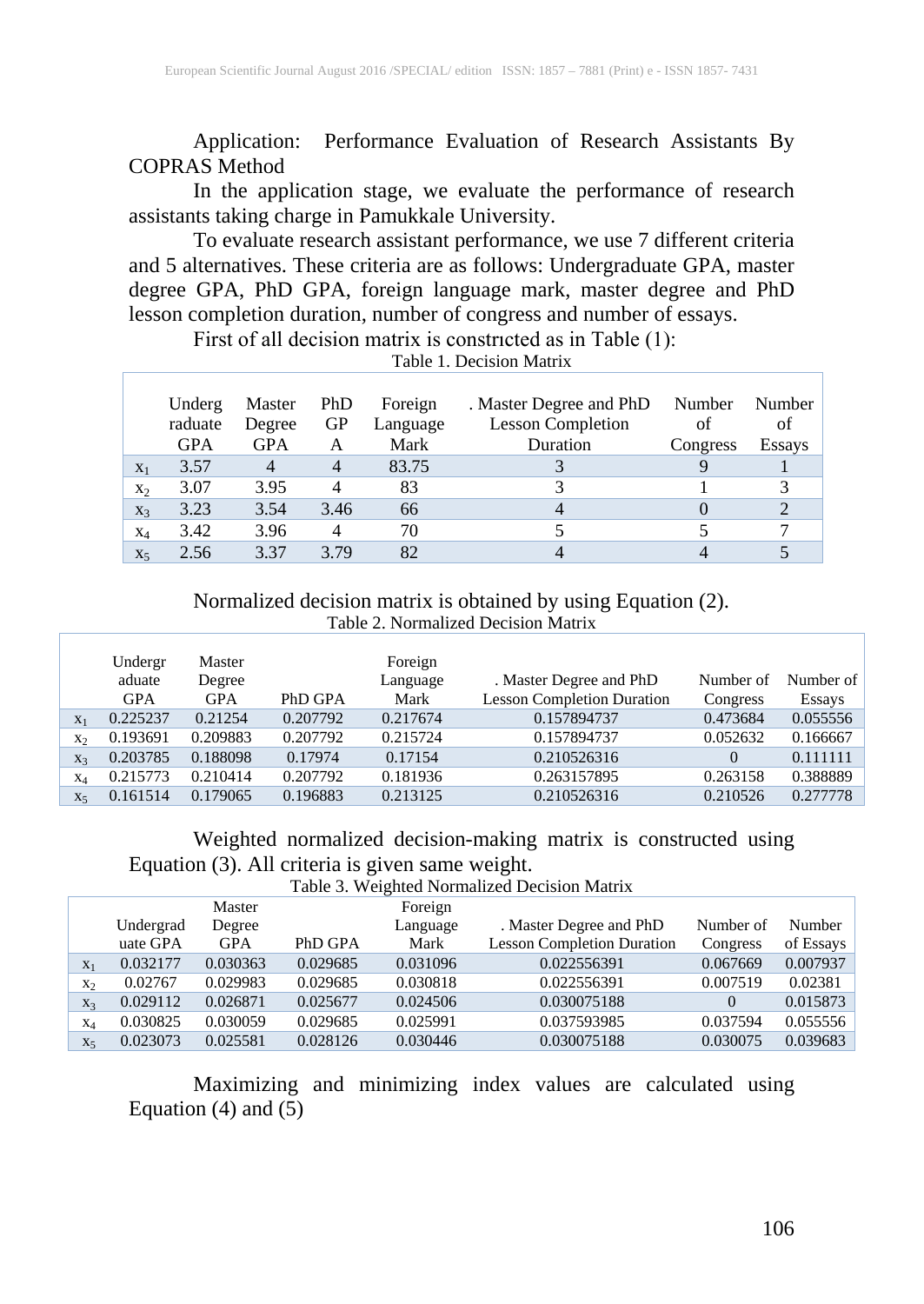|       | Table 4. Maximizing and Minimizing moex values |             |
|-------|------------------------------------------------|-------------|
|       | $Si_{+}$                                       | Si.         |
| $X_1$ | 0.198926                                       | 0.022556391 |
| $x_2$ | 0.149484                                       | 0.022556391 |
| $X_3$ | 0.122039                                       | 0.030075188 |
| X4    | 0.209709                                       | 0.037593985 |
| $X_5$ | 0.176985                                       | 0.030075188 |

Table 4. Maximizing and Minimizing Index Values

Calculation of the relative weight of each alternative is carried out by Equation (6).<br>Table 5. Relative Weight of Each Alternative

| $X_1$          | 0.233769239 |
|----------------|-------------|
| X <sub>2</sub> | 0.184327335 |
| $X_3$          | 0.148171631 |
| $X_4$          | 0.230614871 |
| X <sub>5</sub> | 0.203116924 |

Then the best  $Q_i$  value is selected according to Equation (7). That alternative is x1 as it can be clearly seen in Table 5. Lastly performance value index  $(P_i)$  is obtained by using Equation  $(8)$ . Table 6. Performance Value Index

|       | $P_i$       |  |  |
|-------|-------------|--|--|
| $X_1$ | 100         |  |  |
| $X_2$ | 78.85012407 |  |  |
| $X_3$ | 63.38371635 |  |  |
| $X_4$ | 98.65064913 |  |  |
| $X_5$ | 86.88778934 |  |  |

Ultimate ranking of alternatives is given at Table 7. Table 7. Ultimate Ranking of Alternatives

| Twere "" craftime realisting or fineering". |             |  |  |  |
|---------------------------------------------|-------------|--|--|--|
| $X_1$                                       | 100         |  |  |  |
| $X_4$                                       | 98.65064913 |  |  |  |
| $X_5$                                       | 86.88778934 |  |  |  |
| $X_2$                                       | 78.85012407 |  |  |  |
|                                             |             |  |  |  |
| $X_3$                                       | 63.38371635 |  |  |  |

As a result of evaluation of COPRAS method, it is determined that  $x_1$ alternative has the best performance. On the other hand  $x_3$  alternative has the worst performance.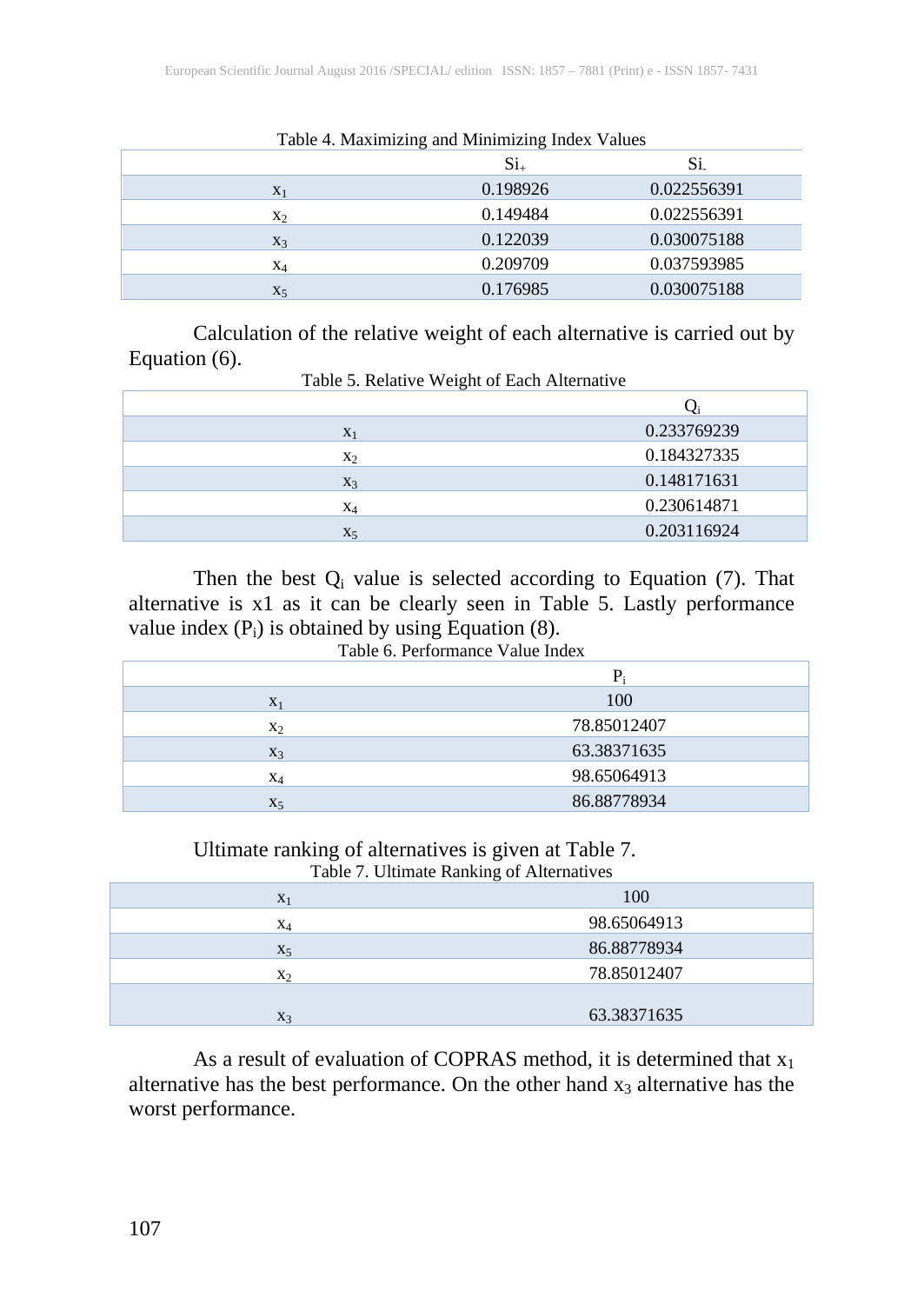# **Conclusion**

It is highly important to evaluate performance of academic personnel for universities. The presence of academic personnel having high quality increases university efficiency and provides competition supremacy. There must be performance activities to increase having low performance.

In this study, 5 research assistant is analyzed by COPRAS method with undergraduate GPA, master degree GPA, PhD GPA, foreign language mark, master degree and PhD lesson completion duration, congress participated, number of essays data.

In the end, it is established that research assistant symbolized as  $x_1$ has the best performance score. When we look into this research assistant, it can be seen that this research assistant has the highest undergraduate GPA, number of congress participated, foreign language mark on the other side this person has the lowest number of essays. It can be observed that  $x_3$  has the lowest performance level. Having low performance level research assistant, x3, has 2 essays and hasn't participated any congress. As a result this research assistant should be educated to increase performance.

### **References:**

Aksoy E., Ömürbek N., Karaatlı M., (2015). "AHP Temelli MULTIMOORA ve COPRAS Yöntemi ile Türkiye Kömür İşletmelerinin Performans Değerlendirmesi" *Hacettepe Üniversitesi İktisadi ve İdari Bilimler Fakültesi,* Vol: 33,No: 4, pp.1-28.

Banaitiene N., Banaitis A., Kaklauskas A., & Zavadskas E. K. (2008). "Evaluating The Life Cycle of a Building: A Multivariant And Multiple Criteria Approach" *Omega*,Vol: *36*(3), pp.429-441.

Chatterjee P., Chakraborty S. (2013). "Gear Material Selection Using Complex Proportional Assessment and Additive Ratio Assessment-based Approaches: A Comparative Study". *International Journal of Materials Science and Engineering*, Vol:*1*(2), pp.104-111.

Kalaycı N., (2009) "Yükseköğretim Kurumlarında Akademisyenlerin Öğretim Performansını Değerlendirme Sürecinde Kullanılan Yöntemler,Educational Administration: Theory and Practice", Vol:15, Issue 60, pp: 625-656.

Kaptanoğlu D., ÖZOK A.F. (2006). "Akademik Performans Değerlendirmesi İçin Bir Bulanık Model", İTÜ Mühendislik Dergisi Vol:5, No:1, Part:2, pp.193-204

Podvezko V. (2011). "The Comprative Analysis of MCDA Methods SAW and COPRAS" *Inzinerine Ekonomika-Engineering Economics,* Vol: 22 (2) pp. 134-146.